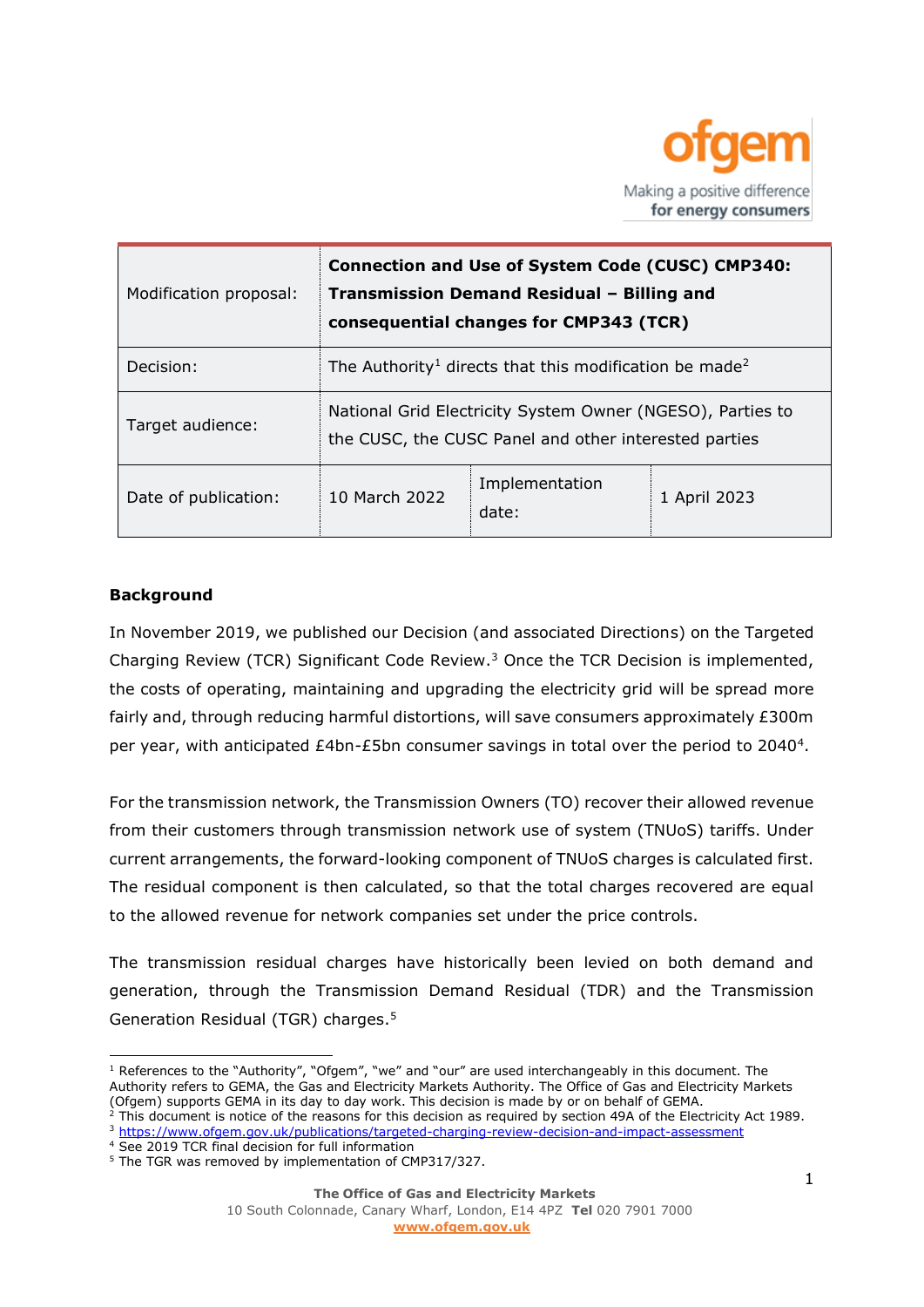The TCR included a review of how residual network charges are set and recovered. The aim of the TCR was to ensure that these charges are recovered from network users in a way that meets the TCR Principles:

- reducing harmful distortions;
- fairness; and
- proportionality and practical considerations.

We decided that residual charges should apply to Final Demand<sup>6</sup> consumers and that residual charges will be fixed charges. For domestic consumers, we decided that there will be a single transmission residual charge, and a single distribution residual charge within each of the 14 distribution licensed areas. For distribution-connected non-domestic consumers, we decided that there will be a charging structure that combines a fixed transmission residual charge and a banded fixed distribution residual charge. For transmission-connected consumers (all non-domestic), we directed that consideration should be given to whether a single transmission charging band or alternative banding options would be more appropriate.

Alongside our Decision, we issued a Direction to National Grid Electricity System Operator (NGESO) (the 'TCR Direction')<sup>7</sup>, to bring forward proposals to modify the Connection and Use of System Code (CUSC) in relation to residual charges, amongst other matters, to give effect to the terms of the TCR Decsion.

## **The modification proposal**

NGESO ('the Proposer') raised five CUSC modification proposals to implement TDR reforms in line with the TCR Direction.<sup>8</sup> CMP343 proposes the methodology for TDR charges to be applied to 'Final Demand' on a 'Site'<sup>9</sup> basis.

CMP340 was raised by NGESO on 12 March 2020 and proposes to alter and introduce defined terms within Section 11 of the CUSC, which are necessary to give effect to CMP343. The Proposer expects this modification to have a positive impact against Applicable CUSC

<sup>&</sup>lt;sup>6</sup> Final Demand is defined as "electricity which is consumed other than for the purposes of generation or export onto the electricity network". The CUSC modification CMP334 defined this term and other relevant terms. We approved CMP334 on 30 November 2020, though it will not have any effect until CMP343 is implemented. [CUSC Direction \(ofgem.gov.uk\)](https://www.ofgem.gov.uk/sites/default/files/docs/2019/11/cusc_direction_1.pdf)

<sup>&</sup>lt;sup>8</sup> CMPs 334, 335, 336, 340 and 343. See [https://www.nationalgrideso.com/industry](https://www.nationalgrideso.com/industry-information/codes/connection-and-use-system-code-cusc/modifications)[information/codes/connection-and-use-system-code-cusc/modifications](https://www.nationalgrideso.com/industry-information/codes/connection-and-use-system-code-cusc/modifications)

<sup>9</sup> Also defined in CMP334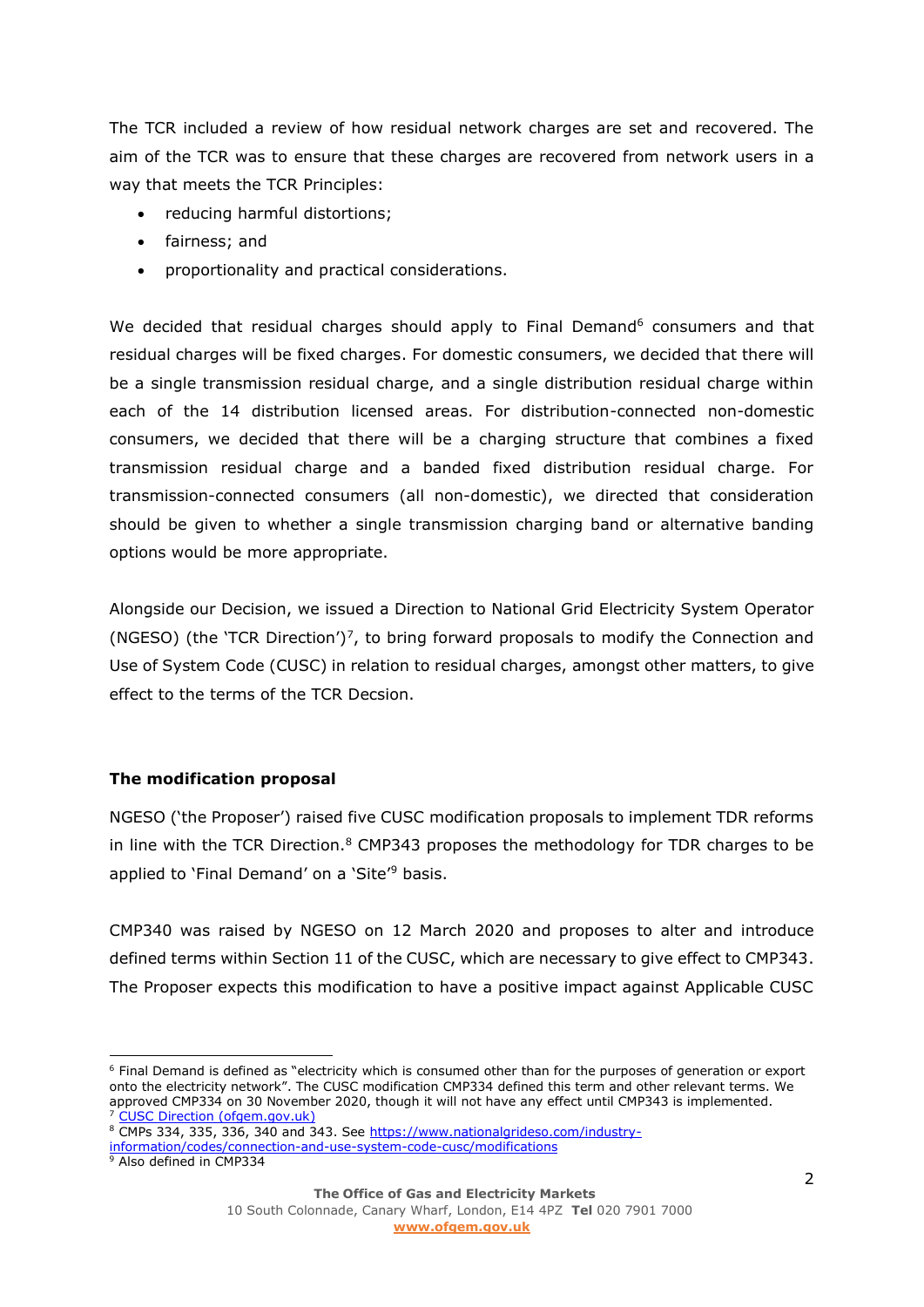Objectives (ACO)<sup>10</sup> (a) and (d) as this proposal would ensure that the CUSC remains fit for purpose with the implementation of CMP343.

We have published our final decision on CMP343 alongside this decision. <sup>11</sup> CMP343 included nine Workgroup Alternative CUSC Modifications ("WACMs"), with a full description included in our CMP343 decision.

The CMP340 Workgroup developed two WACMs alongside the Original Proposal to support the different proposals brought forward under CMP343:

- The CMP340 Original Proposal would support the CMP343 Original Proposal as well as CMP343 WACMs 1-5.
- CMP340 WACM1 would support CMP343 WACMs 6-8.
- CMP340 WACM2 would support CMP343 WACM9.

# **CUSC Panel<sup>12</sup> recommendation**

At the CUSC Panel meeting on 1 October 2020, the CUSC Panel unanimously considered that the CMP340 Original Proposal, WACM1 and WACM2 would all better facilitate the ACOs when compared with the baseline, and unanimously considered the Original proposal to be the best option, although a number of Panel Members expressed support in their voting statement for implementing the WACM which corresponded to the Authority's CMP343 decision.

## **Our decision**

We have considered the issues raised by the modification proposal and the Final Modification Report (FMR) dated 6 October 2020. We have considered and taken into account the responses to the industry consultation(s) on the modification proposal which are attached to the FMR<sup>13</sup>. We have concluded that:

<sup>&</sup>lt;sup>10</sup> As set out in Standard Condition C5(5) of Electricity Transmission Licence, see:

[https://epr.ofgem.gov.uk//Content/Documents/Electricity%20transmission%20full%20set%20of%20consolidat](https://epr.ofgem.gov.uk/Content/Documents/Electricity%20transmission%20full%20set%20of%20consolidated%20standard%20licence%20conditions%20-%20Current%20Version.pdf) [ed%20standard%20licence%20conditions%20-%20Current%20Version.pdf](https://epr.ofgem.gov.uk/Content/Documents/Electricity%20transmission%20full%20set%20of%20consolidated%20standard%20licence%20conditions%20-%20Current%20Version.pdf)

 $11$  For CMP343 decision letter, please see the Main document section on the Decision on CMP343 webpage. <sup>12</sup> The CUSC Panel is established and constituted from time to time pursuant to and in accordance with section 8 of the CUSC.

<sup>&</sup>lt;sup>13</sup> CUSC modification proposals, modification reports and representations can be viewed on NGESO's website at: [https://www.nationalgrideso.com/industry-information/codes/connection-and-use-system-code](https://www.nationalgrideso.com/industry-information/codes/connection-and-use-system-code-cusc/modifications)[cusc/modifications](https://www.nationalgrideso.com/industry-information/codes/connection-and-use-system-code-cusc/modifications)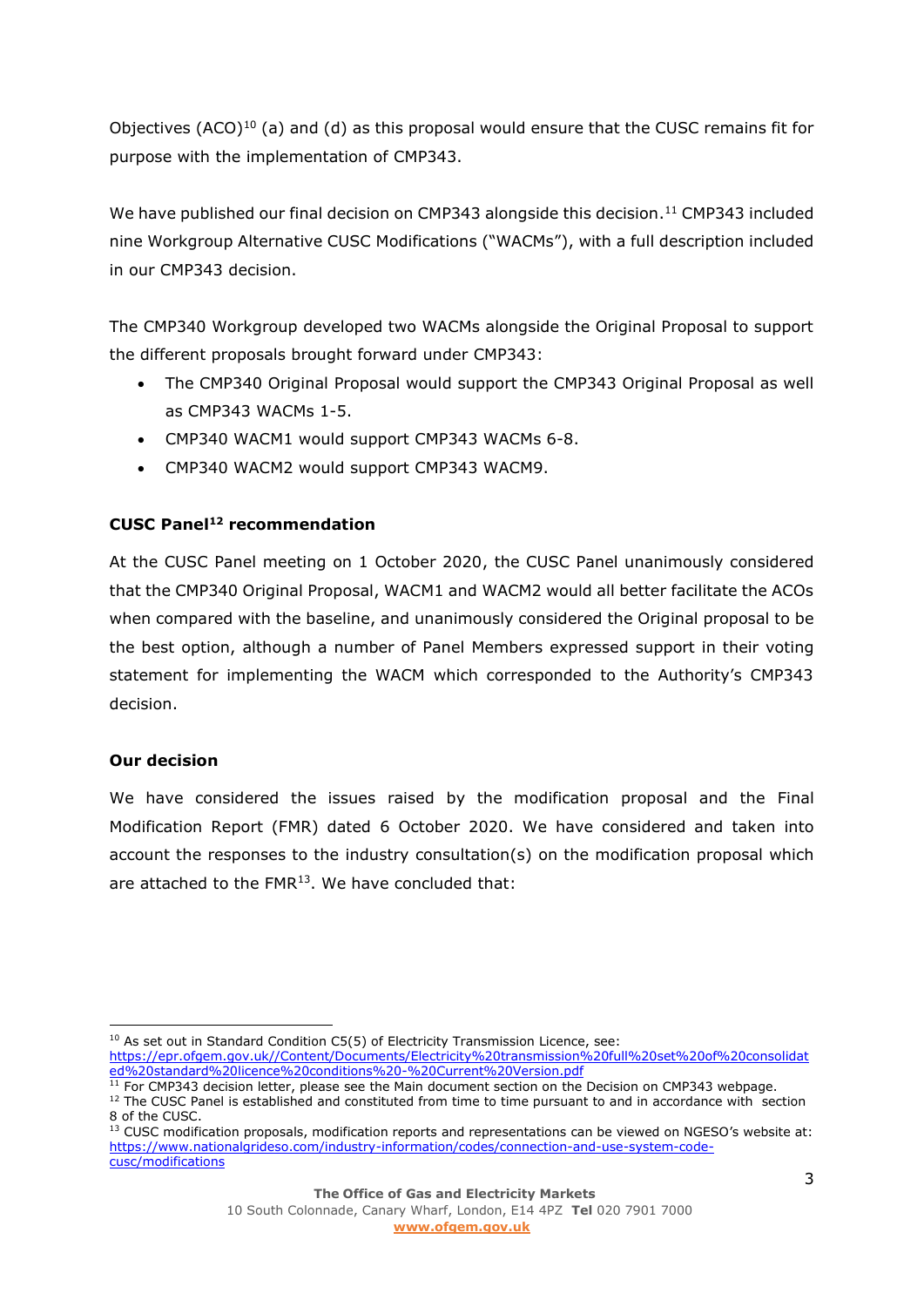- implementation of the Original Proposal will better facilitate the achievement of the applicable objectives of the CUSC;<sup>14</sup> and
- directing that the Original modification be made is consistent with our principal objective and statutory duties.<sup>15</sup>

### **Reasons for our decision**

We consider the Original Proposal and WACM2 would better facilitate ACOs (a), (b) and (d) and have a neutral impact on ACO (c). We consider that WACM1 would better facilitate ACOs (a) and (d) and have a neutral impact on ACOs (b) and (c).

Our decision on CMP343, published today, is to approve WACM2 with an implementation date of 1 April 2023. Our reasons for this are set out in that decision document. We are therefore approving the Original Proposal for CMP340 with the same implementation date because, in addition to better facilitating the ACOs, it is the corresponding solution to WACM2 under CMP343. The Original Proposal will add the necessary definitions to the CUSC for WACM2 of CMP343 to be effectively implemented.

## *(a) the efficient discharge by the licensee of the obligations imposed upon it under the Act and by this licence*

The majority of members of the CUSC Panel considered that all of the CMP340 proposals would better facilitate ACO (a). The Panel members highlighted that the proposals would better facilitate this objective by ensuring that the licensee's obligations under the TCR Direction are discharged.

## *Our position*

We agree with the views expressed by the Panel relating to ACO (a) and therefore consider all CMP340 proposals to be positive against this objective as they would support the discharge of the licensee's obligations under the TCR Direction.

#### *(b) facilitating effective competition in the generation and supply of electricity, and (so far as consistent therewith) facilitating such competition in the sale, distribution and purchase of electricity*

 $14$  As set out in Standard Condition C10(1) of the Electricity Transmission Licence, see: [https://epr.ofgem.gov.uk//Content/Documents/Electricity%20transmission%20full%20set%20of%20consolidat](https://epr.ofgem.gov.uk/Content/Documents/Electricity%20transmission%20full%20set%20of%20consolidated%20standard%20licence%20conditions%20-%20Current%20Version.pdf) [ed%20standard%20licence%20conditions%20-%20Current%20Version.pdf](https://epr.ofgem.gov.uk/Content/Documents/Electricity%20transmission%20full%20set%20of%20consolidated%20standard%20licence%20conditions%20-%20Current%20Version.pdf) <sup>15</sup> The Authority's statutory duties are wider than matters which the Panel must take into consideration and

are detailed mainly in the Electricity Act 1989 as amended.